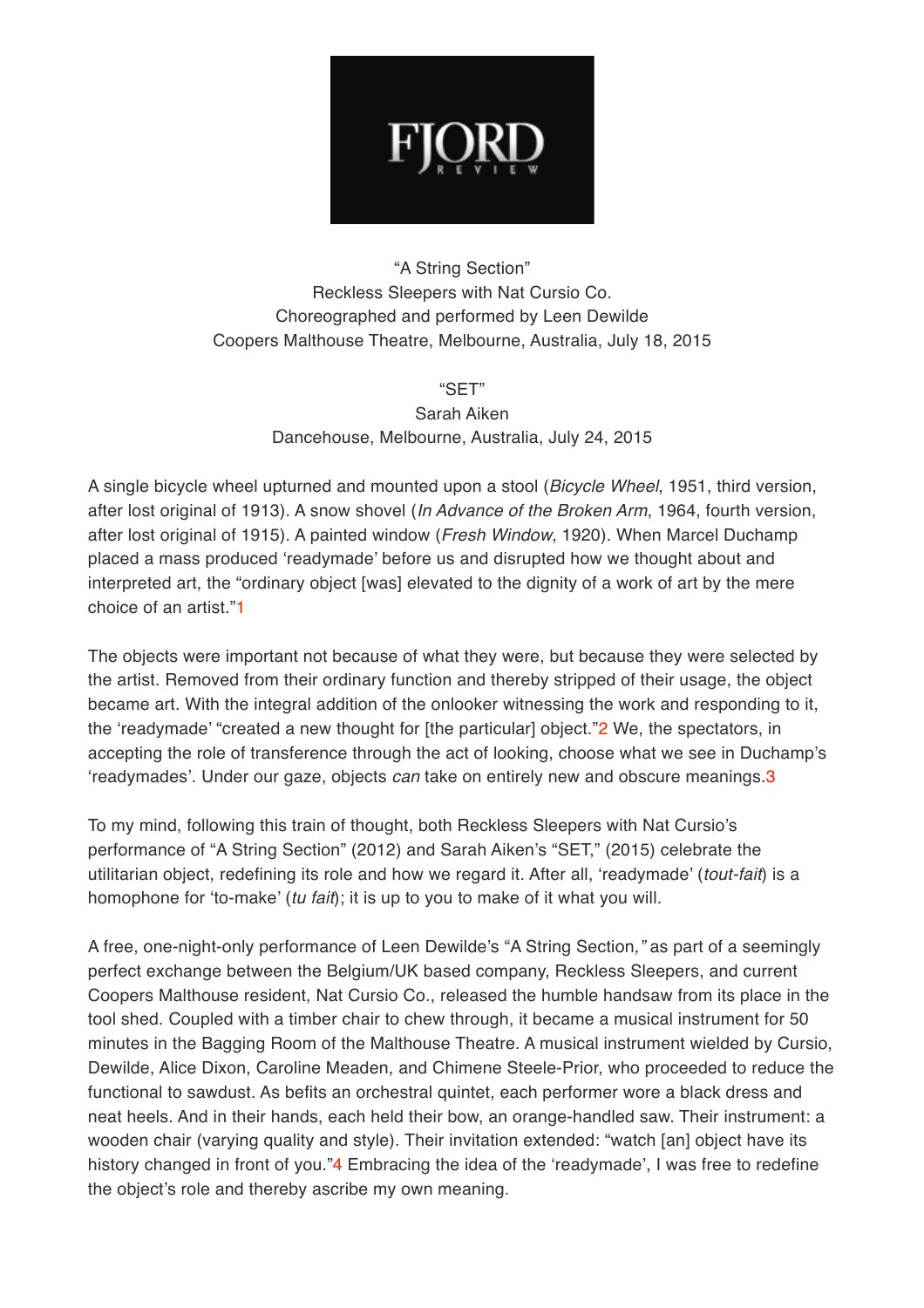From my external world, I brought to 'the creative act', my own sensitivity and humour. And as with Cursio's ["Tiny Slopes"](http://www.fjordreview.com/the-body-politic/) work-in-progress teaser, seen earlier in the year as part of Dance Massive 2015, I saw my own self in the actions of the performers as opposed to laughing at them and their attempts to saw a chair leg whilst remaining seated or crouched on the chair. I wondered if they were ever tempted to pick up their chairs and break the limbs through force as opposed to the slow snaggle-toothed slog of back and forth with a handsaw. I imagined what it would be like to be a part of this work:

*Imagine sitting on a chair. Lean forward, keeping your feet on the ground, if you wish, and commence sawing with your preferred hand at one of the two front legs. You may wish to hop off the chair and saw, or to place the chair on a workbench, but this is not permitted. You must saw the chair leg whilst balanced on the chair. You will need to move your own body weight in order to do this. You will need to contort your form. You may extend a leg outward and hold it in the air for balance like a prehensile tail. You will probably find this awkward. And this is only the first step. The teeth of your saw may catch. This is to be expected. Work through this. Keep going. In 50 minutes, your task is to reduce the chair to pieces and sawdust. In this period, you will have turned the functional into something useless. You will have transformed an object into nothingness. For this, you may have a blister to show for your labour. You may also have a sweaty brow. Your black orchestra pit attire will be covered in fine powder. You will have reduced a beautiful timber chair to crumbs, but given it a great finale. The sound your saw made as you worked, your music, and the struggle of the task, reflective of the artistic process. In a grandiose moment, you may have reinterpreted the words of Théophile Gautier as you thought: "There is nothing really beautiful save what is of no possible use." In the end, it all ends up scrap.*

I responded to the determination and conviction of the performers as I read my own frustrations in their labour. I admired their balance on their wonky-legged rafts, and devoured their deadpan humour. This work, to me, was about strength in all its guises: strength to continue, to pursue your own goals, a recognition of the hard slog of getting things done. Watching the performers adapt to their seats as they became increasingly unsteady, to me, was a picture of the creative act in all its warty (or is that dusty?) glory. But if the mundane and the functional can became a musical instrument, so too can a hardship become a victory. All too often it is from this standing that new ideas can be explored. Shifting positions throws up not just challenges, but new perceptions. And this idea of how things look and how things are was also woven into Dancehouse Housemate/artist in residence Aiken's new work, "SET," which looked to "distort and manipulate bodies and objects to playfully reimagine perspective."5

Comprised of three vignettes, as with "A String Section," it was shown that you *could* lose your footing and regain it. A dancer *can* alter their proportions in such a way to transform from a gangly giraffe unsure of where their limbs end (when standing upright) to a broken timepiece (when rotating clockwise on the floor) with the aid of four long cardboard cylinders. With all four limbs encased in tubes, lying on her back, legs and arms extended upwards, Aiken shape-shifted and became a piece of unworldly and unyielding seaweed. But the greatest transformation took place in the second vignette when Aiken made herself appear, through overlaid projections, no taller than a black coffee mug.